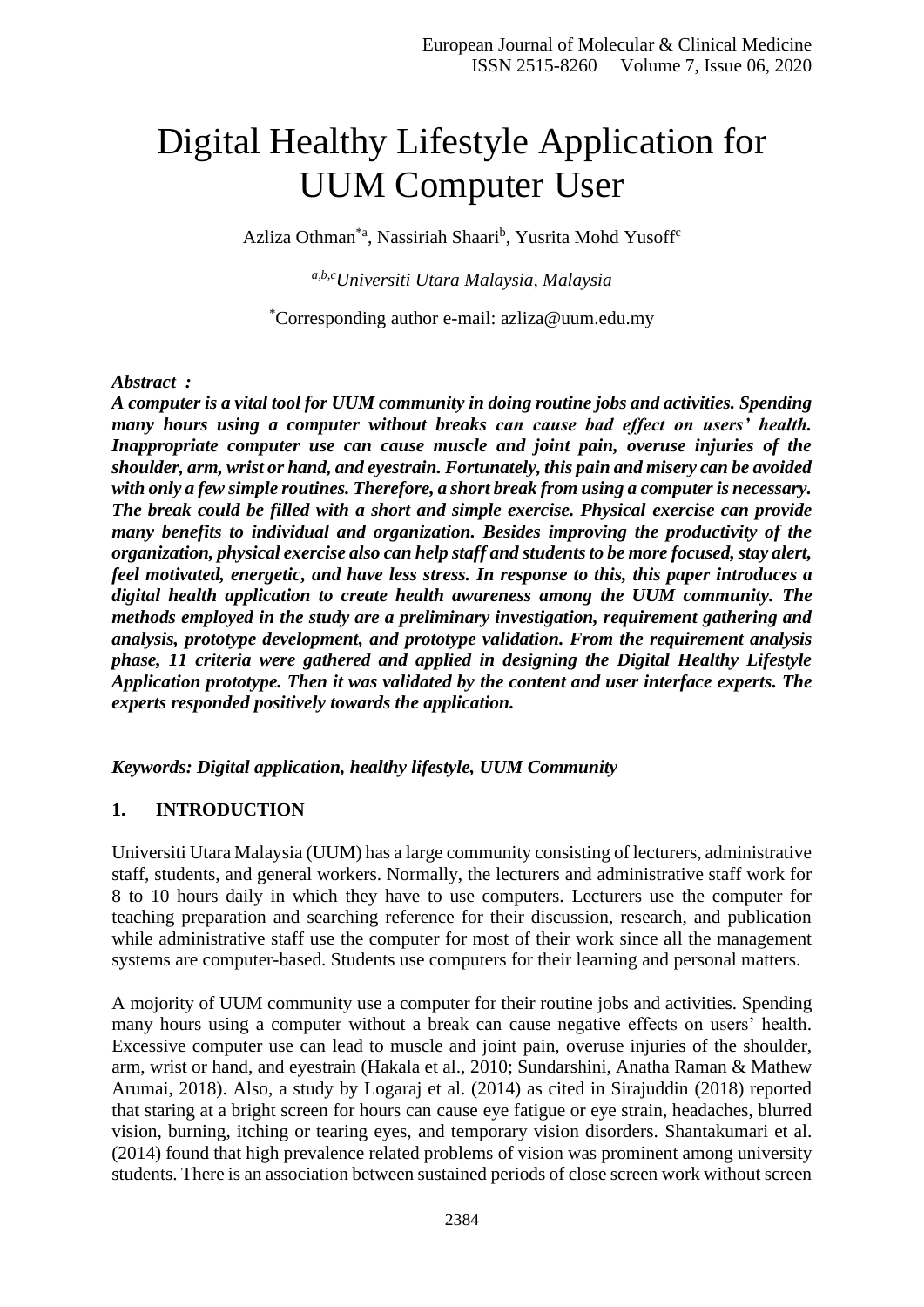filters with the occurrence of the symptoms and increased interruptions of students' learning activities.

Research on health and ergonomics with the use of computers have been performed in the context of working life, in line with the increasing computerization of work in the past decades. Gunduz (2007) stated that the increasing use of a computer could be accompanied by new health problems. It can be classified into psychological problems and physical problems. A study by Hakala et al. (2010) and Hakala et al. (2006) also found that frequent computer-related activities are an independent risk factor for neck-shoulder pain (NSP) and low back pain (LBP). Neck pain in computer users is one of the health issues faced by IT professional in India (Ayshaa & Faizan, 2016). The results in Thomee, Harenstam, and Hagberg (2012) study on computer sleep disturbances and symptoms of depression among young adults indicate that time spent on general computer use was associated with sleep disorders and reduced performance for the men. As for women, using the computer without breaks was a threat factor for several mental health results. Besides, they also found that both men and women, who are using a computer at night and accordingly dropping their sleep were connected with most mental health outcomes.

Fortunately, this pain and misery can be avoided with only a few simple routines. Experts suggest to take frequent short breaks, get up to walk and stretch at least once an hour, actively relax and interact with other people. Therefore, a short break from using a computer is necessary. The break could be filled with a short and simple exercise. Physical exercise can provide many benefits to individual and organization. Besides improving the productivity of the organization, physical exercise also can help staff and students to be more focused, stay alert, feel motivated, have more energy and have less stress. However, many people believe that it is difficult to exercise. This is because they believe that it is time-consuming, needs proper training and proper clothes, and can only be done in a specific time.

This paper aspires to develop a prototype of a digital healthy lifestyle application for UUM computer user community. It describes the design of the application based on user requirements gathered and review from experts for improvement.

## **2. LITERATUR REVIEW**

The World Health Organization (WHO) (1999) defined a healthy lifestyle as a way of living that lowers the risk of being seriously ill or dying early. On the other hand, health is not just about avoiding a disease or illness. It is also about physical, mental, and social well-being too. Hence a healthy lifestyle is also defined as a way of living that helps people to enjoy more aspects of their life. Besides that, adopting a healthy lifestyle can provide a more positive role model for other people, especially in the family. It will create a better environment for children to grow up in.

Fabbro et al. (2011) defined a healthy lifestyle as the steps, actions, and strategies one puts in place to achieve optimum health. It is a state of complete physical, mental, and social wellbeing and not just about the absence of disease. Healthy living is about taking responsibility and making smart health choices for today and the future. It must be based on some basic rules which consist of the healthy and balanced nutrition, physical activity, emotional and spiritual wellness as well as prevention of health risks (Fabbro et al., 2011). Neglecting these basic rules is considered an unhealthy lifestyle.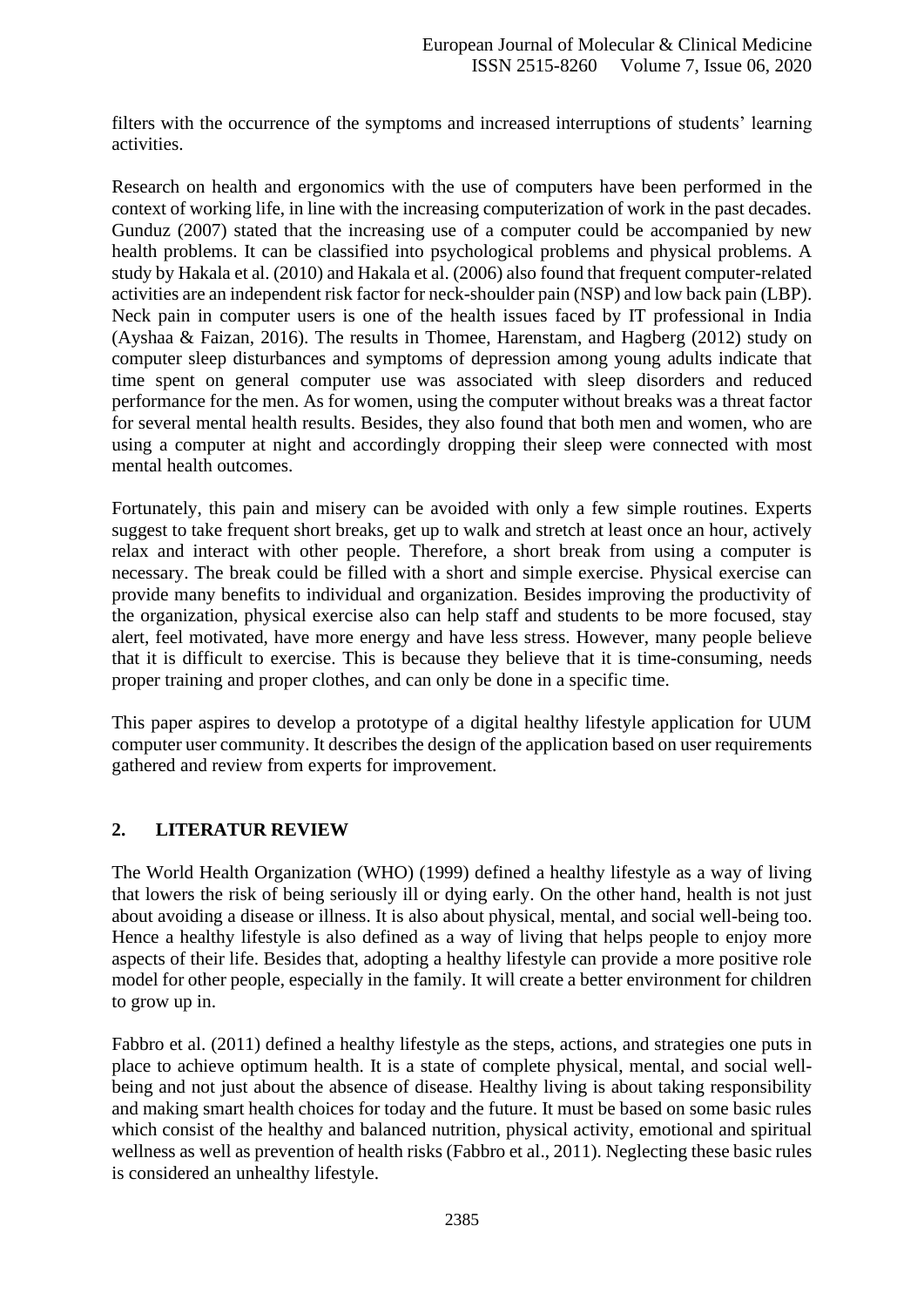Meanwhile, the Guide to Healthy Living produced by The Board Resource Center, USA (2007) also focuses on three main elements of healthy living namely nutrition, exercises, and thoughts. The ten elements of healthy lifestyles that have been identified to be associated with reduced disease risk and increased wellness are regular physical activity, eating well, managing stress, avoiding negative habits, adopting good safety habits, learning first aid, adopting good personal health habits, seeking and complying with medical advice, being an informed consumer, and protecting the environment. According to the list, the first three elements - regular physical activity (exercise), eating well, and managing stress are considered to be the priority of healthy lifestyles. These elements of healthy lifestyles are given higher priority because the behaviors affect people's lives. Besides that, there are lifestyles in which large numbers of people can make improvements. Modest changes in these behaviors can make dramatic improvements in individual and hence public health.

Physical activity or exercise is a broad term used to describe all types of large muscle movements. Physical activities include sports, dance, games, work, lifestyle activities, and exercise for fitness. According to WHO, 60% to 85% of the population worldwide does not engage in enough activity. The U.S. Department of Health and Human Services (2018) suggests that for substantial health benefits, adults should do at least 150 minutes (2 hours and 30 minutes) a week of moderate-intensity, or 75 minutes (1 hour and 15 minutes) a week of vigorous-intensity aerobic physical activity, or an equivalent combination of moderate and vigorous-intensity aerobic activity. Aerobic activity should be performed in episodes of at least 10 minutes, and preferably, it should be spread throughout the week. When older adults cannot do 150 minutes of moderate-intensity aerobic activity a week because of chronic conditions, they should be as physically active as their abilities and conditions allow (Kottke et al., 2016). Previously, Pollock et al. (1998) claimed that aerobic endurance training of fewer than 2 days a week, at less than 40-50% of VO2R, and for less than 10 minutes is generally not adequate for developing and maintaining fitness in healthy adults. However, many health benefits can also be achieved at lower intensities of exercise if the regularity and length of training are increased appropriately so that physical activity can be gathered during the day in shorter bouts of 10 minutes duration.

According to Lee, Sesso and Paffenbarger (2000) as cited in Garber et al. (2011), exercising for less than 10 minutes can result in fitness and health benefits, particularly in sedentary individuals such as computer user. When sedentary activities are broken up by short bouts of physical activity or standing, reduction of these adverse biological effects can occur (Healy et al., 2008, as cited in Garber et al., 2011). Based on this, several experts introduce exercise guidelines for computer users. The University of the Sunshine Coast has USC Ergonomic Exercises for Computer Users and Office Worker. Monash University has its community exercise guidelines for Monash office-based workers. However, both guidelines are presented in graphics and the steps are explained in text form. The complete exercise provided covers necessary parts such as the neck, shoulders, wrists, hands and arms, upper and lower back, legs, and eyes. User can read and follow the instructions provided for each step.

#### **3. METHOD**

The methodology for this study encompasses four stages as illustrated in Fig 1.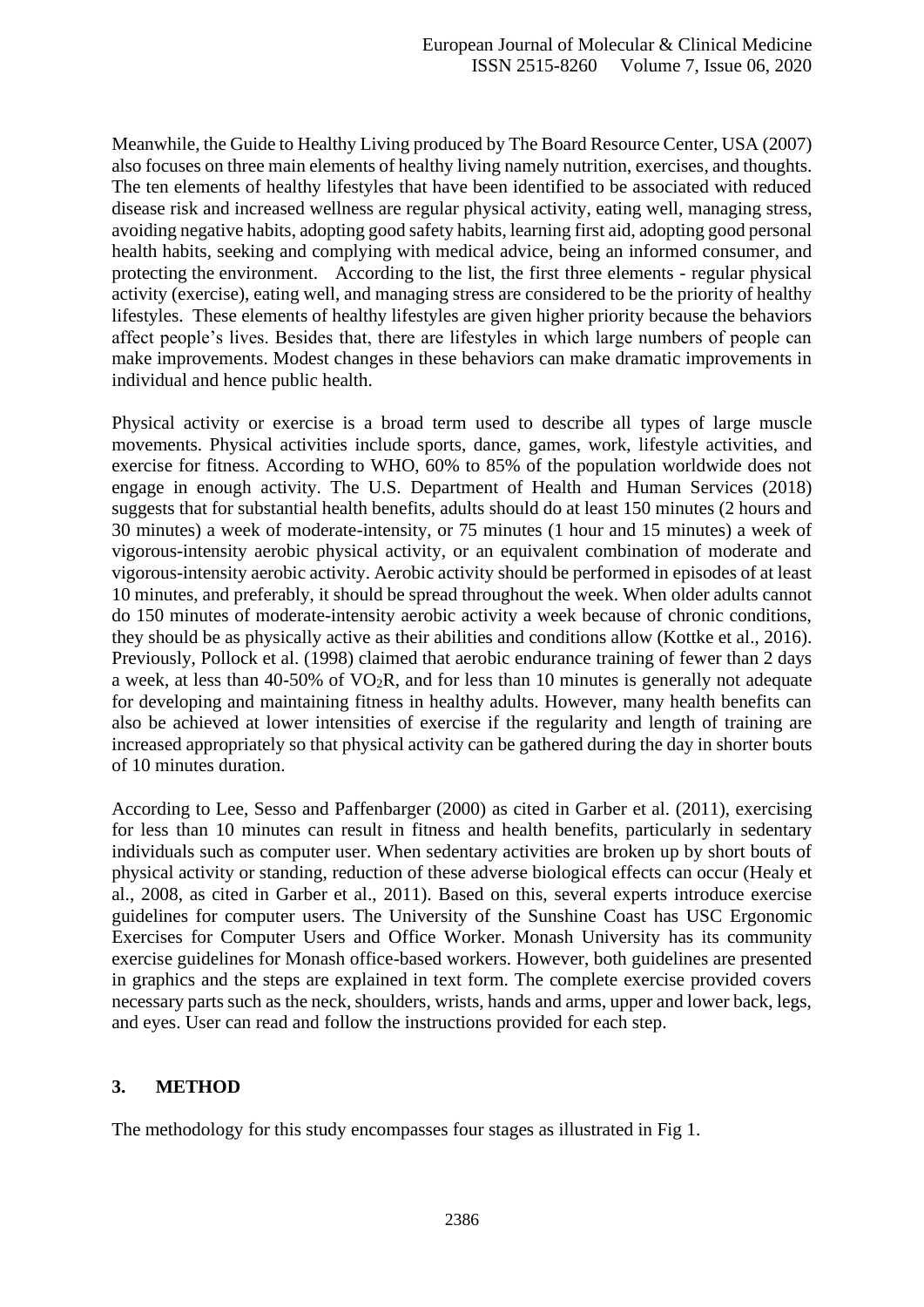

Fig 1. Research methodology.

### **3.1 Preliminary Investigation**

First, in the preliminary investigation phase, a review of the literature was done to identify the current situation and issues related to a healthy lifestyle and to identify the concepts and theories of persuasion that are important to influence someone's attitudes and behaviour. The literature analysis is important to ensure that all possible perspectives were taken into account before designing the application (prototype). The literature stresses that keeping a healthy lifestyle is very important to people of all ages and status and that awareness programs of living a healthy lifestyle are increasing worldwide and in Malaysia. However, some people are still having difficulty in achieving a healthy lifestyle.

#### **3.2 Requirement Gathering and Analysis**

In the requirement gathering and analysis phase, user survey and comparative analysis have been done to get user requirement for designing the application. First, we surveyed the UUM community to identify their healthy lifestyle practices and most common and widely used devices and communication media. This was done to identify suitable multimedia elements and media for our digital healthy lifestyle application.

oBoth Online and offline questionnaires were used and distributed to UUM community by convenience. There were 130 respondents (99 (76.15%) female and 31 (23.85%) male). The respondents represented four categories of UUM community - students (56.15%), lecturers (32.31%), administrators (5.39%), and support staff (6.15%). The majority of respondents are Malaysian. Fig. 2 shows the demographics of the respondents.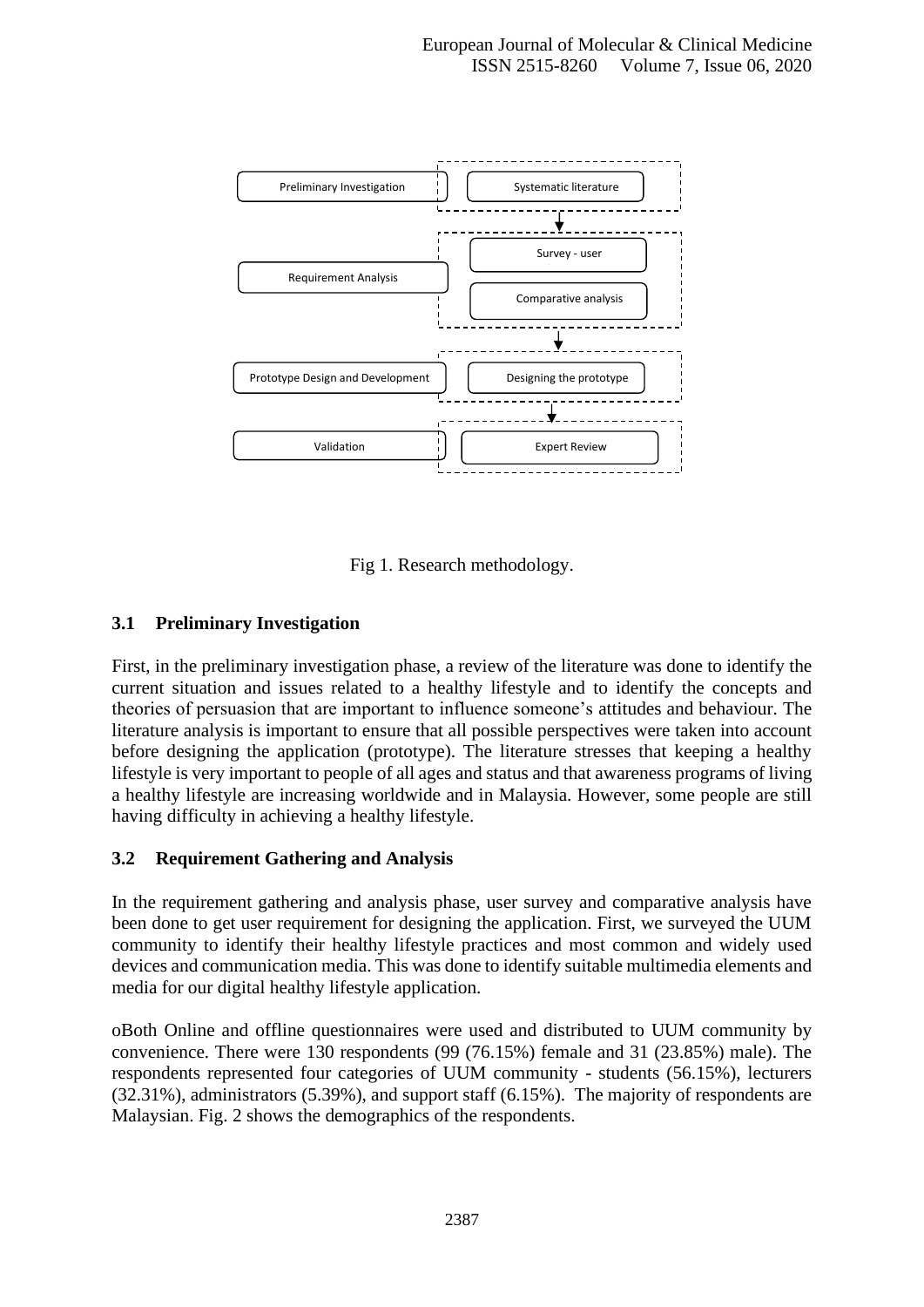

Fig. 2: Demographics of the respondents.

The result reveals that on average, respondents use laptop or desktop for almost 7 hours, smartphones for nearly 10 hours, and tablet for just one and a half hours as illustrated in Table 3. Although the smartphone is the most popular device and platform used among UUM community, we chose to develop our healthy lifestyle app for laptop/desktop platform. This is because this platform needs the user to stay in one place to do their work and/or study. Moreover, spending many hours on this platform is related to unhealthy lifestyle compared to the other platforms and is a worrisome issue in the workplace.

For the design requirements, the majority of respondents agreed that, for a healthy lifestyle application, the application should be interactive, easy to use, user friendly, and has an appealing interface and useful/helpful content as shown in Fig. 3.



Fig. 3. Respondents' design requirement of healthy lifestyle application.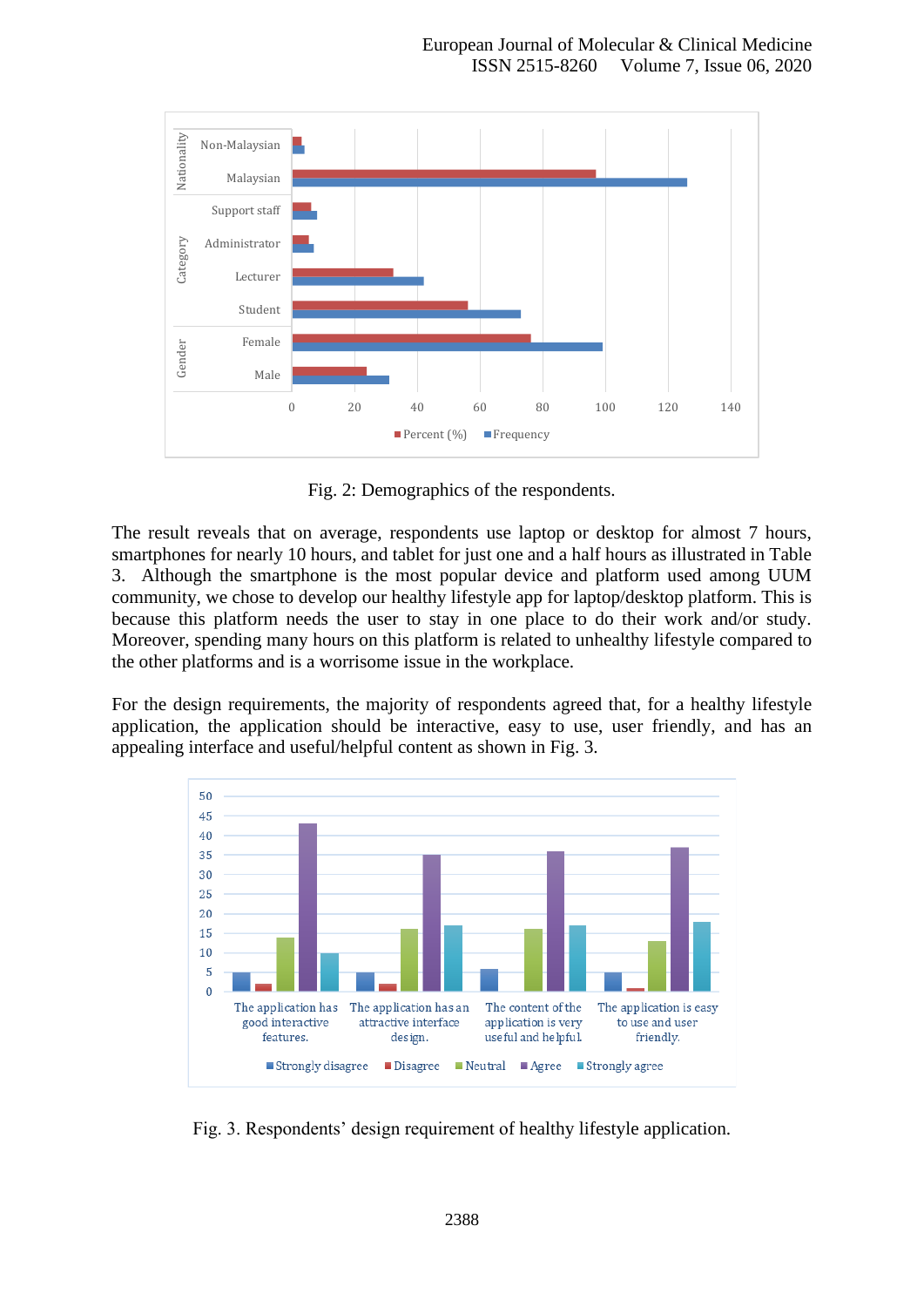To identify design requirements that users want for the digital healthy lifestyle application we asked 15 questions related to 15 design criteria as shown in Table 1.

| N <sub>0</sub> | <b>Application Design Requirements</b>                                                                                                | <b>Stron</b>        | <b>Disag</b>   | <b>Neutr</b> | Agr                   | <b>Stron</b> |
|----------------|---------------------------------------------------------------------------------------------------------------------------------------|---------------------|----------------|--------------|-----------------------|--------------|
|                |                                                                                                                                       | gly<br>disag<br>ree | ree            | al           | ee                    | gly<br>agree |
| $\mathbf{1}$   | I like to use an application that has a<br>cartoon/object/ animation as a guide.                                                      | 12                  | 11             | 26           | 4<br>6                | 33           |
| $\overline{2}$ | I like to use applications that have<br>graphics/ images that can give a brief<br>overview on things/ activities.                     | 7                   | 3              | 15           | 5<br>$\overline{4}$   | 49           |
| 3              | I like to use an application that has<br>audio/ sound that explains<br>the<br>concept/ activity.                                      | 6                   | 7              | 20           | $\overline{4}$<br>4   | 51           |
| $\overline{4}$ | I like to use applications that have<br>background music to provide more<br>fun.                                                      | 11                  | 9              | 35           | 3<br>5                | 38           |
| 5              | I like to use an application that allows<br>me to complete tasks in unlimited<br>time.                                                | 9                   | 6              | 18           | $\overline{4}$<br>8   | 47           |
| 6              | I like to use applications that often<br>give words of encouragement and<br>incentive.                                                | 8                   | $\overline{4}$ | 24           | $\overline{4}$<br>5   | 47           |
| 7              | I like to use an application that<br>provides information<br>about<br>my<br>current activity.                                         | 7                   | 3              | 25           | $\overline{4}$<br>7   | 46           |
| 8              | I like to use an application that<br>provides a forum for discussion that<br>allows me to share information with<br>other users.      | $\tau$              | 5              | 35           | $\overline{4}$<br>4   | 37           |
| 9              | I like to use applications that have soft<br>and harmonious background colors<br>such as yellow, light blue, light green<br>and gray. | 10                  | 7              | 28           | 4<br>8                | 35           |
| 10             | I like to use applications that have<br>bright background colors such as<br>red, yellow and blue.                                     | 16                  | 31             | 44           | $\overline{2}$<br>2   | 15           |
| 11             | I like to use applications that have<br>dark background colors such as<br>black and blue-black.                                       | 24                  | 26             | 29           | $\overline{2}$<br>8   | 21           |
| 12             | I like to use an application that has a<br>font that is clear and easy to<br>understand.                                              | $\tau$              | $\overline{4}$ | 15           | $\overline{4}$<br>6   | 56           |
| 13             | I like to use an application that has<br>a font that has artistic writing /<br>flowery.                                               | 28                  | 27             | 30           | 3<br>$\boldsymbol{0}$ | 13           |

|  |  |  | Table 1: Application design requirement. |  |
|--|--|--|------------------------------------------|--|
|  |  |  |                                          |  |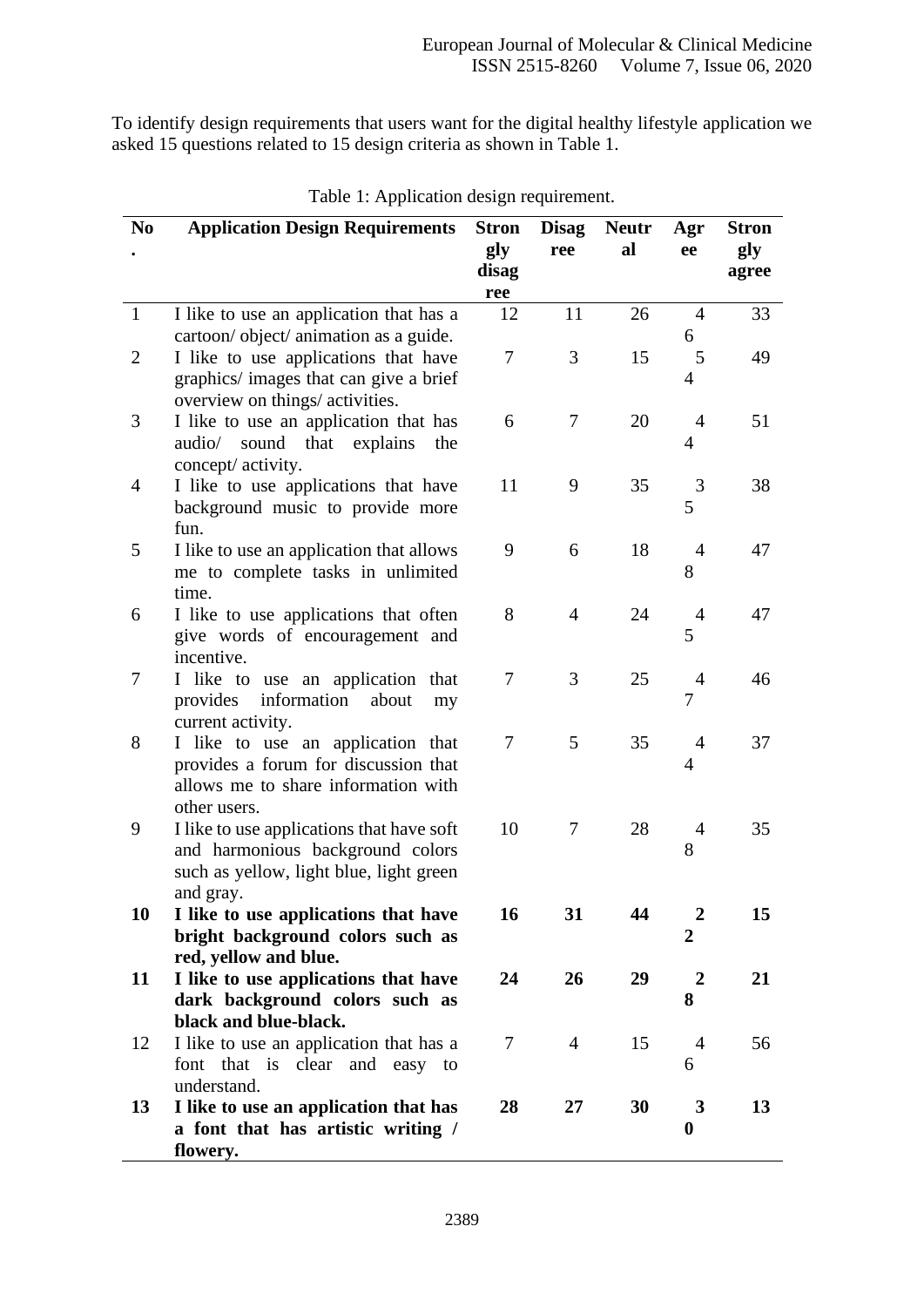|    | 14 I like to use an application that   |   | 14 |    |
|----|----------------------------------------|---|----|----|
|    | provides enough time for me to learn   |   |    |    |
|    | something.                             |   |    |    |
| 15 | I like to use applications that do not | 6 |    | 50 |
|    | force me to answer questions/ perform  |   |    |    |
|    | the given activity.                    |   |    |    |

Based on the result, of the 15 criteria, 11 criteria with positive high scores (agree and strongly agree) were applied in our paper-prototype design. Three criteria as discussed in item 10, 11, and 13 were not considered in our design because of their lower positive scores.

- 1. Use cartoon/object/animation as a guide
- 2. Use graphics/images that can give a brief overview of things/ activities.
- 3. Use audio/sound/background music
- 4. Unlimited time (avoid time out)
- 5. Use encouragement/incentives words
- 6. Show the status of current activity
- 7. Provide forum
- 8. Use soft and harmonious background colors
- 9. Use readable font
- 10. Provide enough time to learn something
- 11. Give freedom to answer question/perform activity

Then, a comparative analysis was done to identify suitable content and design requirement for our app, in which we reviewed related health guidelines. For content, we reviewed the USC Ergonomic Exercises for Computer Users and Office Worker guidelines from the University of the Sunshine Coast and the community exercise guidelines for Monash office-based workers (2017) from Monash University as references for our app content. We chose stretching and strengthening exercises for our app. We also performed a comparative analysis of existing healthy lifestyle-related apps to investigate their content, elements, scopes, strengths and limitations.

#### **3.3 Prototype Development**

In the prototype development phase, we designed a paper prototype based on the findings gathered from the preliminary investigation and requirement analysis phase. To make it simple and easy for users to understand, we adopted the less is more principle for our design. The 11 criteria of requirements from users have also been applied in the paper prototype.

Fig. 4 shows the main page of the prototype. We applied three criteria - use graphics/images that can give a brief overview on things/activities, use audio/sound/background music, and use soft and harmonious background colours in the Main page of the prototype.



Fig. 4. The Main page.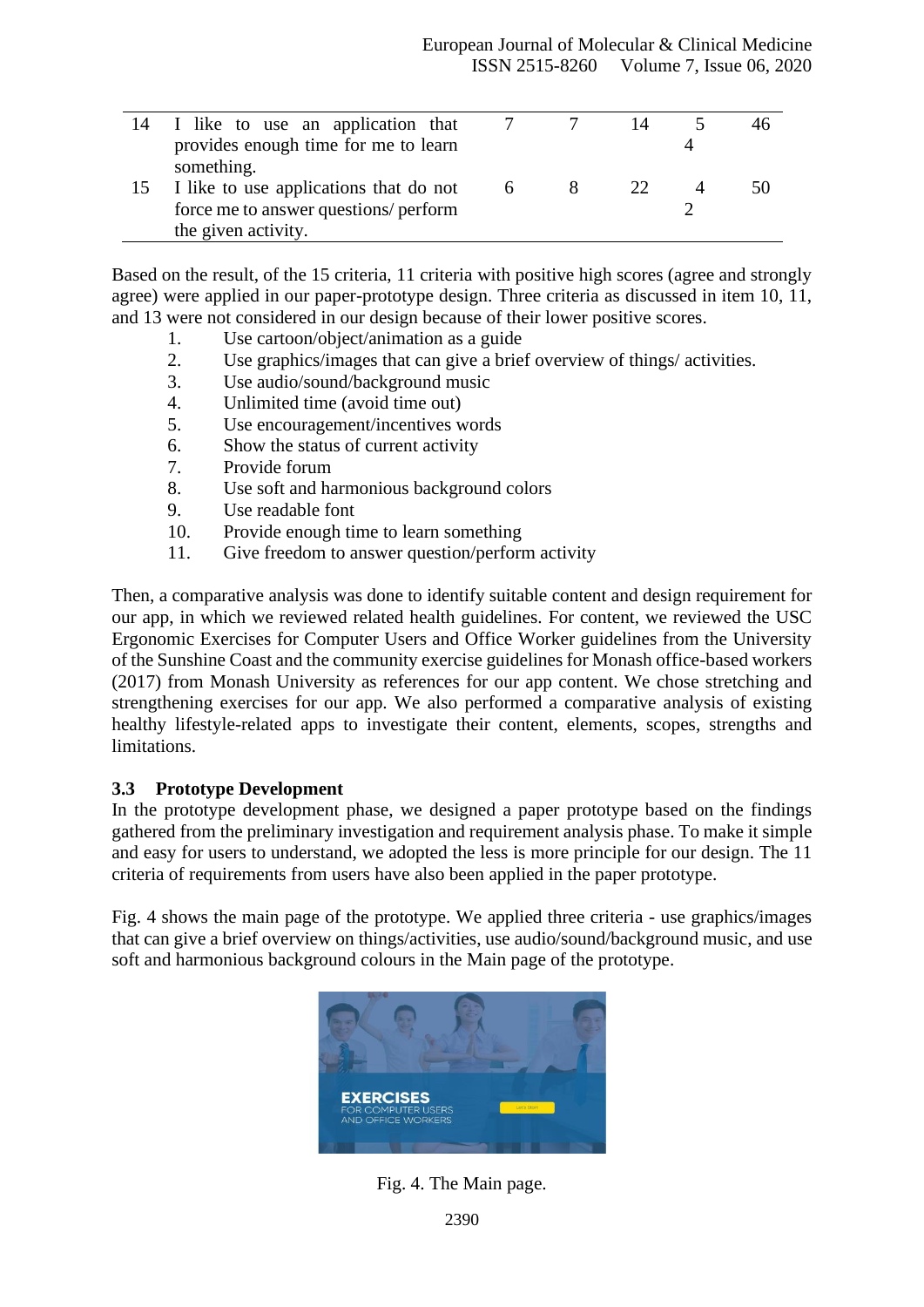For the Exercises page, as shown in Fig. 5, we used five criteria - cartoon/object/animation as a guide; graphics/images that can give a brief overview on things/activities; audio/sound/background music; soft and harmonious background colours; and give freedom to answer question/perform activity.



Fig. 5. The Exercise page with choices of exercises.

The Exercises page offers six different exercises - Neck Exercise; Shoulder Exercise; Wrist, hands, and arms Exercise; Upper and lower back Exercise; Legs Exercise; and Eyes Exercise. All the Exercises pages have a similar design that applied all the identified 11 criteria discussed in the previous section (3.2). Fig. 6 shows one example of the page.



Fig. 6 An example of the Exercise page.

Fig. 7 shows how the criteria of use encouragement/incentives words have been applied to the design of every completed exercise.



Fig. 7: Encouragement page.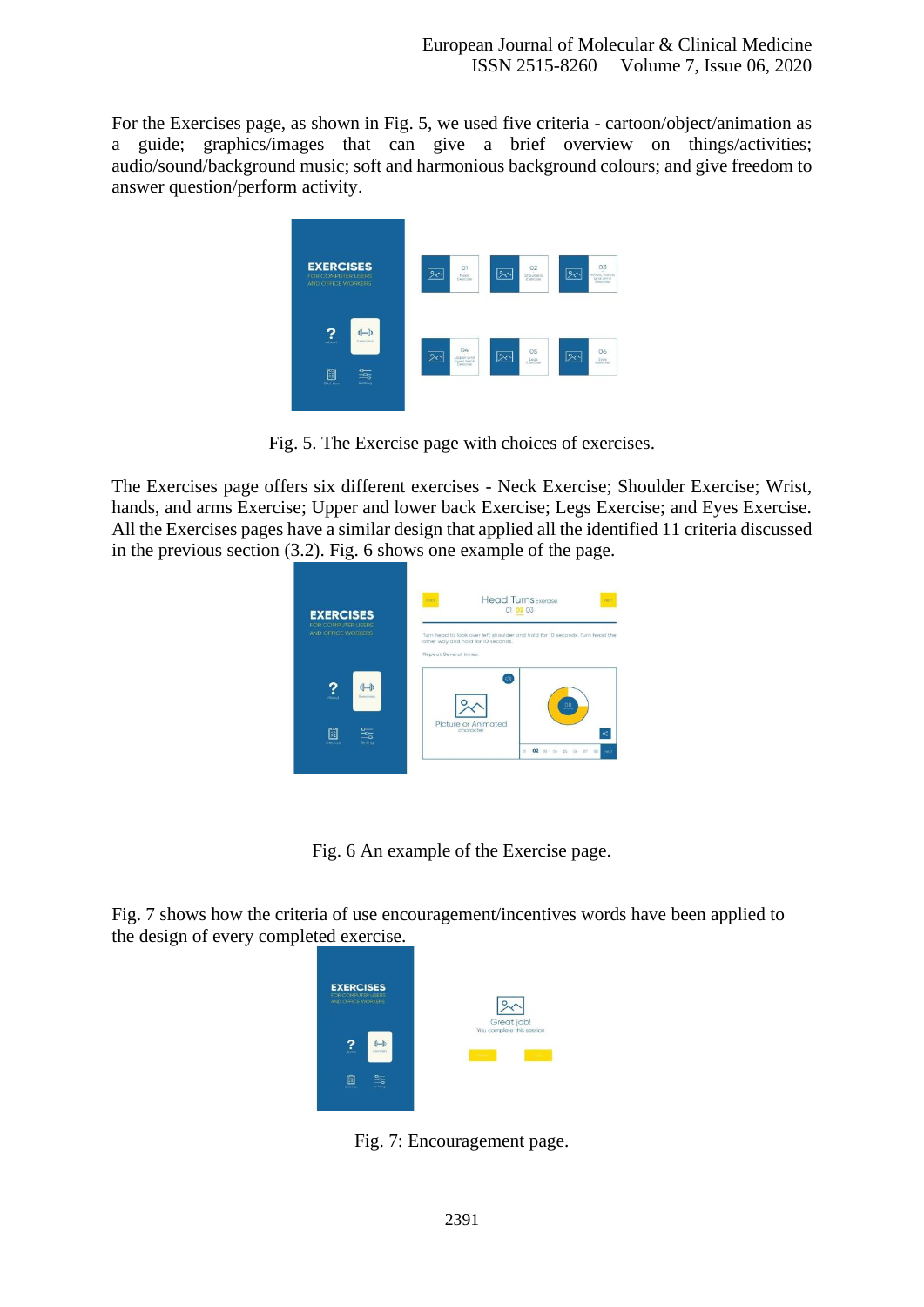As people are different in many ways such as their likes, dislikes, and preferences, we provide customization and personalization feature in the Setting module. This feature helps users to personalize the app to their preferences. The app allows users to change the font size and background color as illustrated in Fig. 8.



Fig. 8: (a) The font; (b) backgroung color setting interface.

### **3.4 Prototype Validation**

In the validation phase, we employed an expert review method to review and verify the app. Two sessions were conducted; one with physiotherapists as content experts and the other with experienced interface design experts to review the user interface design, navigation, and interactivity.

## **4. RESULT AND DISCUSSION**

In the prototype validation phase, content and user interface validation took place towards the end of the prototype lifecycle. The content experts and user interface experts went through the application and the instruments to evaluate the content, the flow, the look and feel, functionalities, and the interaction aspect. Two expert review sessions were conducted to validate the prototype.

In content validation, two physiotherapist practitioners with more than four years of working experience in physiotherapy area validated the prototype. Both content experts agreed with the prototype contents since the contents cover both stretching and strengthening exercises. Stretching or flexible exercise is a type of exercise along with strength, balance and endurance. Stretching exercises help to stretch the muscles and make the body maintain flexibility. These exercises can give people more freedom of movement for other exercises and also for everyday activities. It may also help people avoiding discomfort while being restricted in place for a long period such as while using a computer. Strengthening gives the muscles ability to perform everyday activities and helps protect the body from injury. Stronger muscles also lead to a boost in metabolic rate which means more calories will burn even when the body is at rest. Regular strengthening training will help people to be more capable of performing their daily tasks. Strengthening also can stimulate bone growth, lower blood sugar, assist with weight control, improve balance and posture, and reduce stress and pain in the lower back and joints. Both experts agreed that these exercises are included in a healthy workout routine and follow the American Heart Association Recommendations for Physical Activity in Adults (2020) and Physical Activity Guidelines for Americans (2018).

The experts also confirmed that the contents are adequate and follow standard exercise guidelines for computer user. They also believe that the prototype is good to motivate and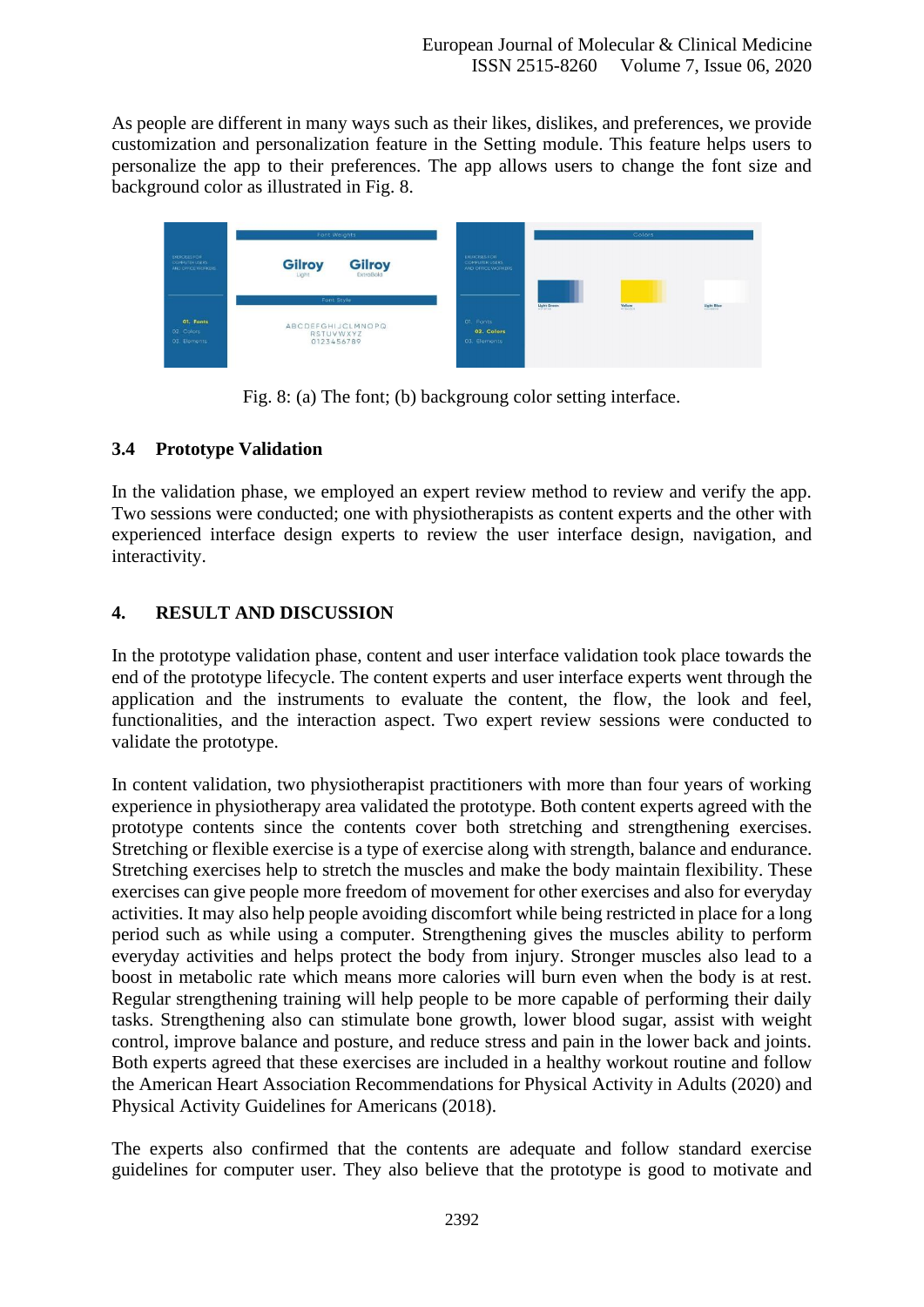encourage users to exercise. This is because the exercise will pop-up on users' computer screen after several periods of using their computer based on their setting. The experts also suggested using animation or video to demonstrate the exercises, providing captions for images and providing clear narration of exercise instructions for the prototype improvement.

In the interface validation phase, two senior lecturers from UUM with at least five years of teaching and research experience in multimedia area validated the prototype. They reviewed the prototype based on the 11 proposed criteria gathered from the users. According to the experts, the prototype provides the users with appropriate and attractive media elements, giving user freedom and flexibility and encourage motivation for the user to use it. Both experts agreed that the healthy lifestyle prototype has the potential to motivate UUM community to exercise while using computers. To make it better, they suggested to further improve the prototype on its usability and interface design aspects.

## **5. CONCLUSION**

Normally, the working hours of the UUM community are between 8 to 10 hours and computers are used to perform their work. Spending many hours using a computer without a break could cause a health problem to users. The perceptions that doing exercise requires a person to wear proper clothes and should only occur at a specific time are the biggest challenge in achieving a healthy lifestyle. A total of 11 criteria required by the user for healthy lifestyle application have been identified as - use cartoon/object/animation to guide the user while using the application; use graphics/images to give a brief overview of things/activities; provide audio/sound/background music; avoid time out (unlimited time) for any activity or exercise; provide encouragement/incentives words for motivation; display status of current activity; provide a forum for discussion; use soft and harmonious background colours; use readable font; provide enough time to learn something; and give the user freedom to answer question/perform activity. The developed prototype with all the identified criteria was validated by content and user interface experts. The experts responded positively towards the application.

#### **REFERENCES**

- 1. American Heart Association (2020). *Flexibility Exercise (Stretching)*. Retrieved from https://www.heart.org/en/healthy-living/fitness/fitness-basics/flexibility-exercisestretching
- 2. American Heart Association (2020). *American Heart Association Recommendations for Physical Activity in Adults and Kids*. Retrieved from https://www.heart.org/en/healthyliving/fitness/fitness-basics/aha-recs-for-physical-activity-in-adults
- 3. American Heart Association (2020). *Strength and Resistance Training*. Retrieved from https://www.heart.org/en/healthy-living/fitness/fitness-basics/strength-and-resistancetraining-exercise
- 4. Aysha Khan, & Faizin, (2016). Neck pain among computer user. *Panacea Journal of Medical Sciences, 6* (2), 88-91.
- 5. Exercises for Computer Users and office worker USC. Retrieved from https://www.usc.edu.au/media/1000574/Exercises-for-Computer-Users-and-Office-Workers.pdf.
- 6. Fabbro, A., Frankus, E., Kekale, C., Lawson, D. et al. (2011). Healthbox: Healthy Lifestyle through education. In Frankus, E. (Ed.), *dieBerater Human Concern,* Austria*.*
- 7. Garber, C. E., Blissmer, B., Deschenes, M. R., Franklin, B. A., Lamonte, M. J., Lee, I-Min, Nieman, D. C. & Swain, D. P. (2011). Quantity and quality of exercise for